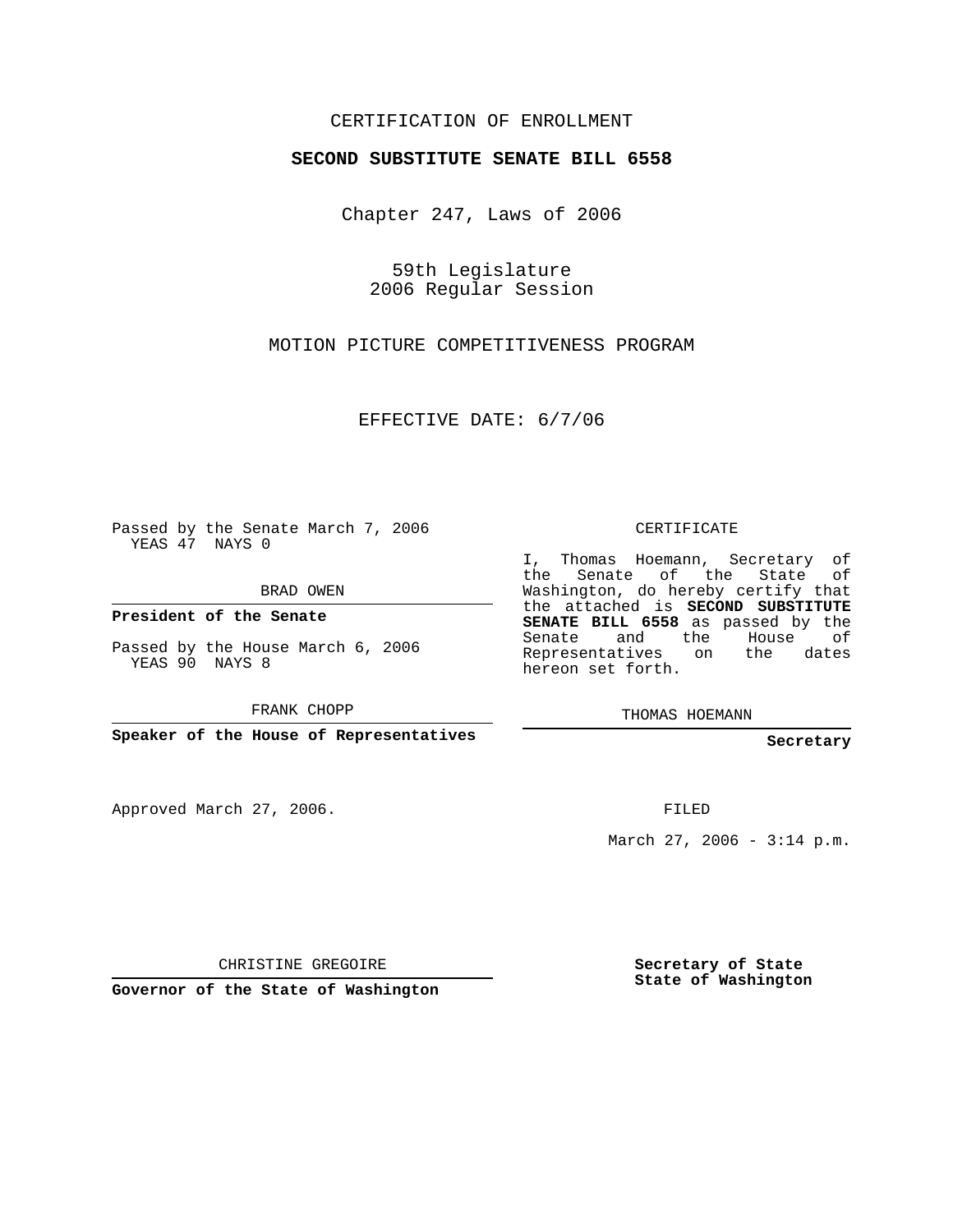## **SECOND SUBSTITUTE SENATE BILL 6558** \_\_\_\_\_\_\_\_\_\_\_\_\_\_\_\_\_\_\_\_\_\_\_\_\_\_\_\_\_\_\_\_\_\_\_\_\_\_\_\_\_\_\_\_\_

\_\_\_\_\_\_\_\_\_\_\_\_\_\_\_\_\_\_\_\_\_\_\_\_\_\_\_\_\_\_\_\_\_\_\_\_\_\_\_\_\_\_\_\_\_

AS AMENDED BY THE HOUSE

Passed Legislature - 2006 Regular Session

## **State of Washington 59th Legislature 2006 Regular Session**

**By** Senate Committee on Ways & Means (originally sponsored by Senators Brown, Hewitt, Eide, Kohl-Welles, Benson, McAuliffe, Benton, Kline and Keiser)

READ FIRST TIME 02/17/06.

 AN ACT Relating to the state of Washington's economic, cultural, and educational standing in the motion picture industry; adding a new section to chapter 82.04 RCW; and adding a new chapter to Title 43 RCW.

BE IT ENACTED BY THE LEGISLATURE OF THE STATE OF WASHINGTON:

 NEW SECTION. **Sec. 1.** The legislature recognizes the motion picture industry in Washington as a valuable commodity contributing greatly to the economic vitality of the state and the cultural integrity of our communities. The legislature further recognizes the production of in-state motion pictures, television programs, and television commercials creates a marked increase in tourism, family wage jobs, and the sale of local goods and services generating revenue for the state. Furthermore, with captive national and international audiences, the world is introduced to the state's pristine scenic venues and reminded that the Pacific Northwest is a great place to live and raise a family. The legislature also recognizes the inherent educational value of promoting arts and culture as well as the benefits of training young motion picture professionals who will build a fruitful industry for years to come.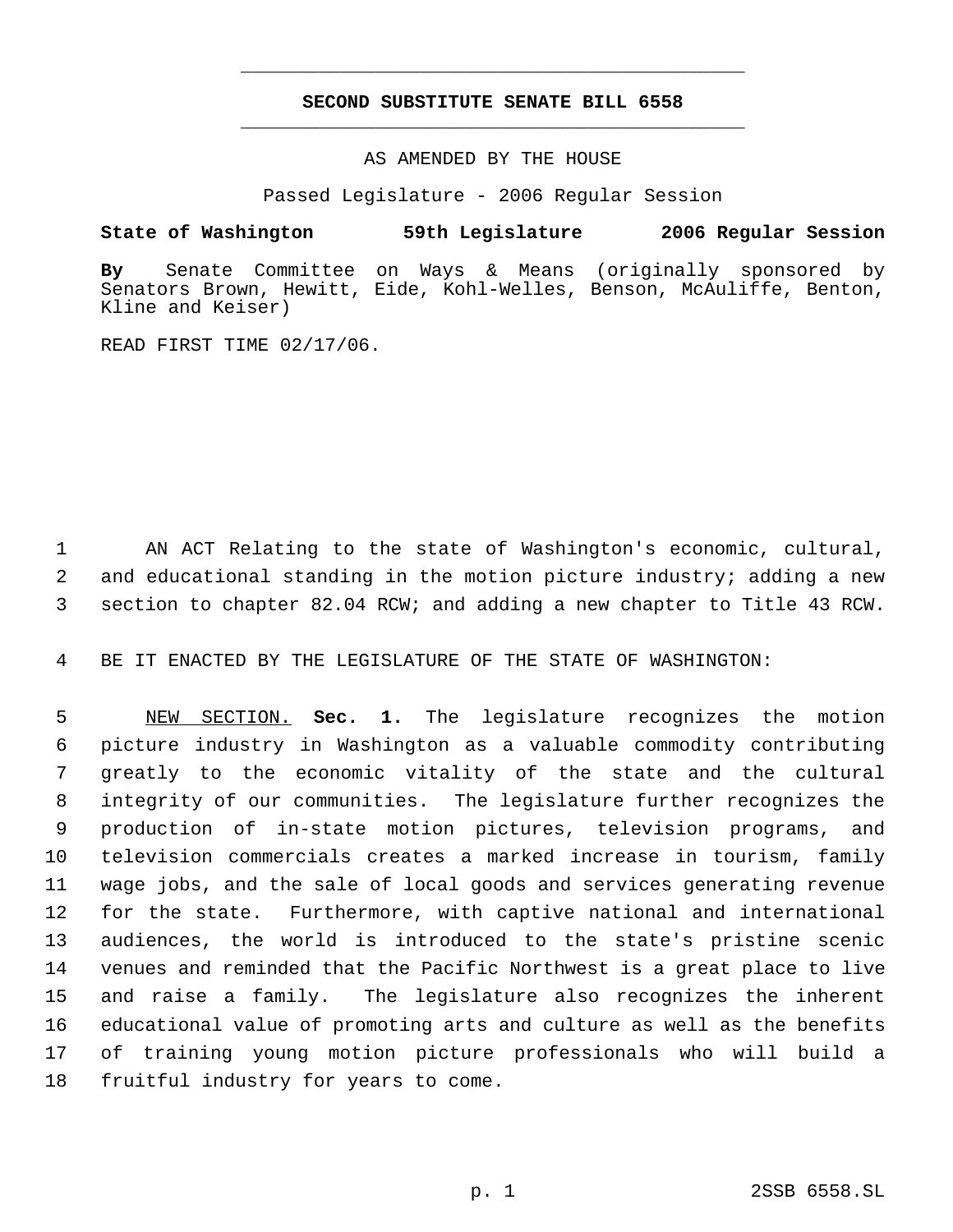The legislature finds in recent years that the state has realized a drastic decline in motion picture production that precludes economic expansion and threatens the state's reputation as a production destination. With the emergence of tax incentives in thirty states nationwide, in-state producers are taking their projects to more competitive economic climates, such as Oregon and Vancouver, British Columbia, where compelling tax incentive packages and subsidies are already in effect.

 The legislature also finds that in recent years increasingly workers in Washington state are without health insurance coverage and retirement income protections, causing hardships on workers and their families and higher costs to the state.

 Therefore, it is the intent of the legislature to recognize both national and international competition in the motion picture production marketplace. The legislature is committed to leveling the competitive playing field and interested in a partnership with the private sector to regain Washington's place as a premier destination to make motion pictures, television, and television commercials. While at the same time the legislature is committed to ensuring that workers in the motion picture and television industry are covered under health insurance and retirement income plans.

 NEW SECTION. **Sec. 2.** The following definitions apply to this chapter, unless the context clearly requires otherwise.

 (1) "Approved motion picture competitiveness program" means a nonprofit organization under the internal revenue code, section 501(c)(6), with the sole purpose of revitalizing the state's economic, cultural, and educational standing in the national and international market of motion picture production by recommending and awarding financial assistance for costs associated with motion pictures in the state of Washington.

(2) "Contribution" means cash contributions.

 (3) "Costs" means actual expenses of production and postproduction expended in Washington state for the production of motion pictures, including but not limited to payments made for salaries, wages, and health insurance and retirement benefits, the rental costs of machinery and equipment and the purchase of services, food, property, lodging, and permits for work conducted in Washington state.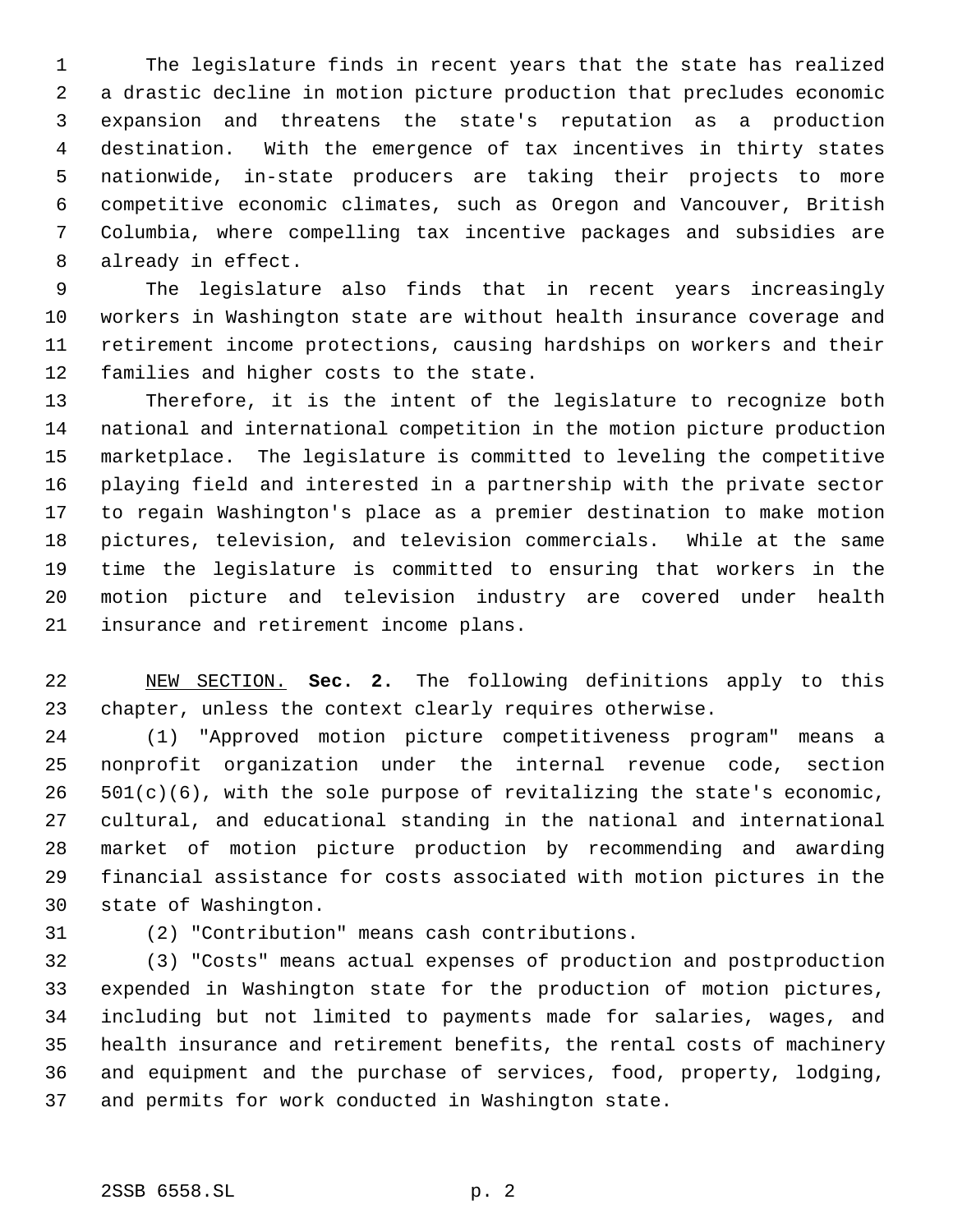(4) "Department" means the department of community, trade, and economic development.

 (5) "Motion picture" means a recorded audio-visual production intended for distribution to theaters, DVD, video, or the internet, or television, or one or more episodes of a single television series, television pilots or presentations, or a commercial. "Motion picture" does not mean production of a television commercial of an amount less than two hundred fifty thousand dollars in actual total investment or one or more segments of a newscast or sporting event.

 (6) "Funding assistance" means cash expenditures from an approved motion picture competitiveness program.

(7) "Person" has the same meaning as provided in RCW 82.04.030.

 NEW SECTION. **Sec. 3.** (1) The department shall adopt criteria for an approved motion picture competitiveness program with the sole purpose of revitalizing the state's economic, cultural, and educational standing in the national and international market of motion picture production. Rules adopted by the department shall allow the program, within the established criteria, to provide funding assistance only when it captures economic opportunities for Washington's communities and businesses and shall only be provided under a contractual arrangement with a private entity. In establishing the criteria, the department shall consider:

 (a) The additional income and tax revenue to be retained in the state for general purposes;

 (b) The creation and retention of family wage jobs which provide health insurance and payments into a retirement plan;

 (c) The impact of motion picture projects to maximize in-state labor and the use of in-state film production and film postproduction companies;

 (d) The impact upon the local economies and the state economy as a whole, including multiplier effects;

 (e) The intangible impact on the state and local communities that comes with motion picture projects;

 (f) The regional, national, and international competitiveness of the motion picture filming industry;

 (g) The revitalization of the state as a premier venue for motion picture production and national television commercial campaigns;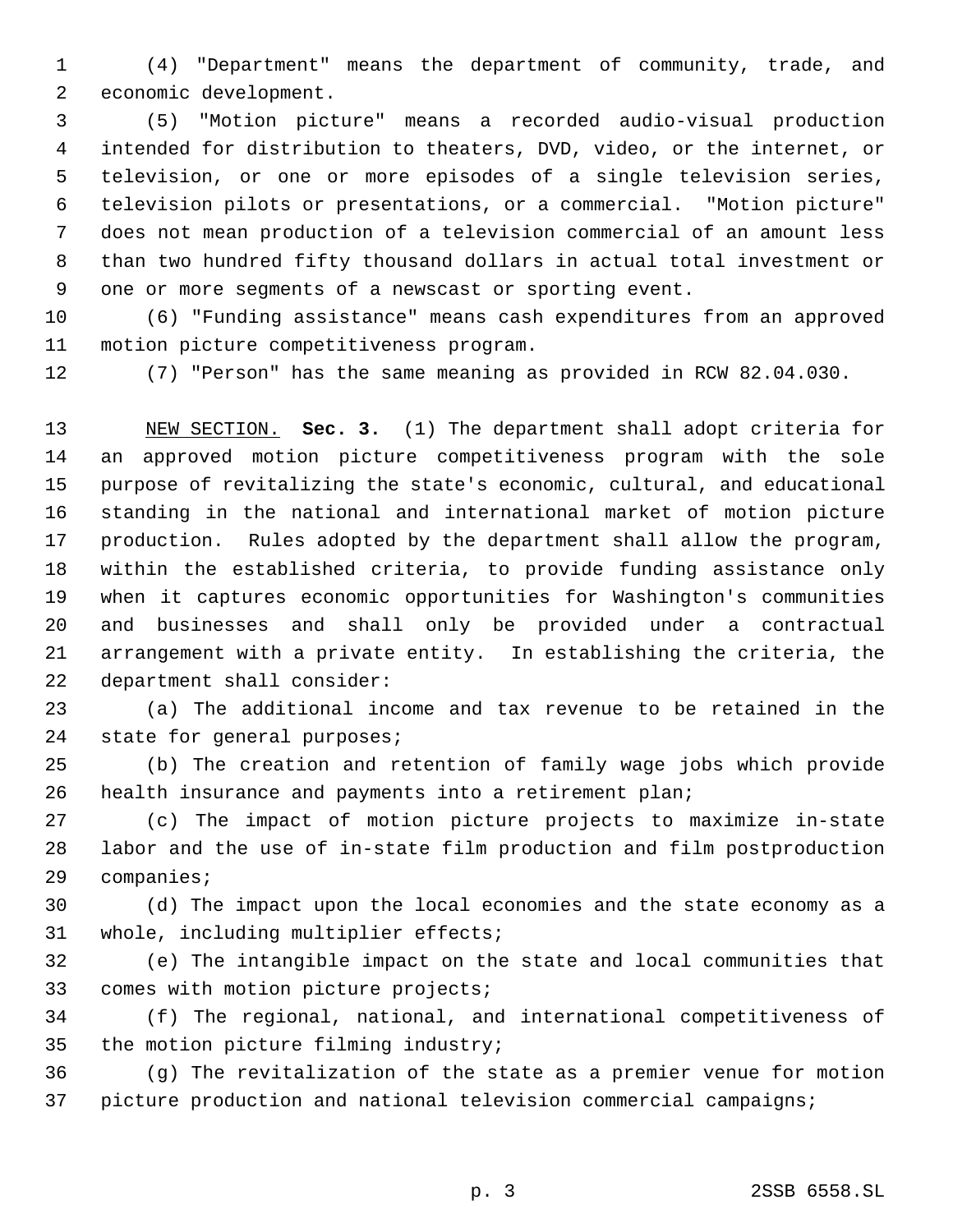(h) Partnerships with the private sector to bolster film production in the state and serve as an educational and cultural purpose for its citizens;

 (i) The vitality of the state's motion picture industry as a necessary and critical factor in promoting the state as a premier tourist and cultural destination;

 (j) Giving preference to additional seasons of television series 8 that have previously qualified;

 (k) Other factors the department may deem appropriate for the implementation of this chapter.

 (2) The board of directors created under section 4 of this act shall create and administer an account for carrying out the purposes of subsection (3) of this section.

 (3) Money received by an approved motion picture competitiveness program shall be used only for: (a) Health insurance and payments into a retirement plan, and other costs associated with film production; (b) a tax credit marketer to market the tax credits authorized under section 5 of this act; and (c) staff and related expenses to maintain the program's proper administration and operation.

 (4) Maximum funding assistance from an approved motion picture competitiveness program is limited to:

 (a) Twenty percent of a total actual investment in the state of at least five hundred thousand dollars, for a single feature film produced in Washington state;

 (b) Twenty percent of a total actual investment in the state of at least three hundred thousand dollars per television episode produced in Washington state; or

 (c) Twenty percent of a total actual investment in the state of at least two hundred fifty thousand dollars for an infomercial or television commercial associated with a national or regional advertisement campaign produced in Washington state.

 (5) No single motion picture production or episodic television project may be awarded an amount greater than one million dollars from an approved motion picture competitiveness program.

 (6) Funding assistance approval must be determined by the approved motion picture competitiveness program within a maximum of thirty calendar days from when the application is received, if the application is submitted after August 15, 2006.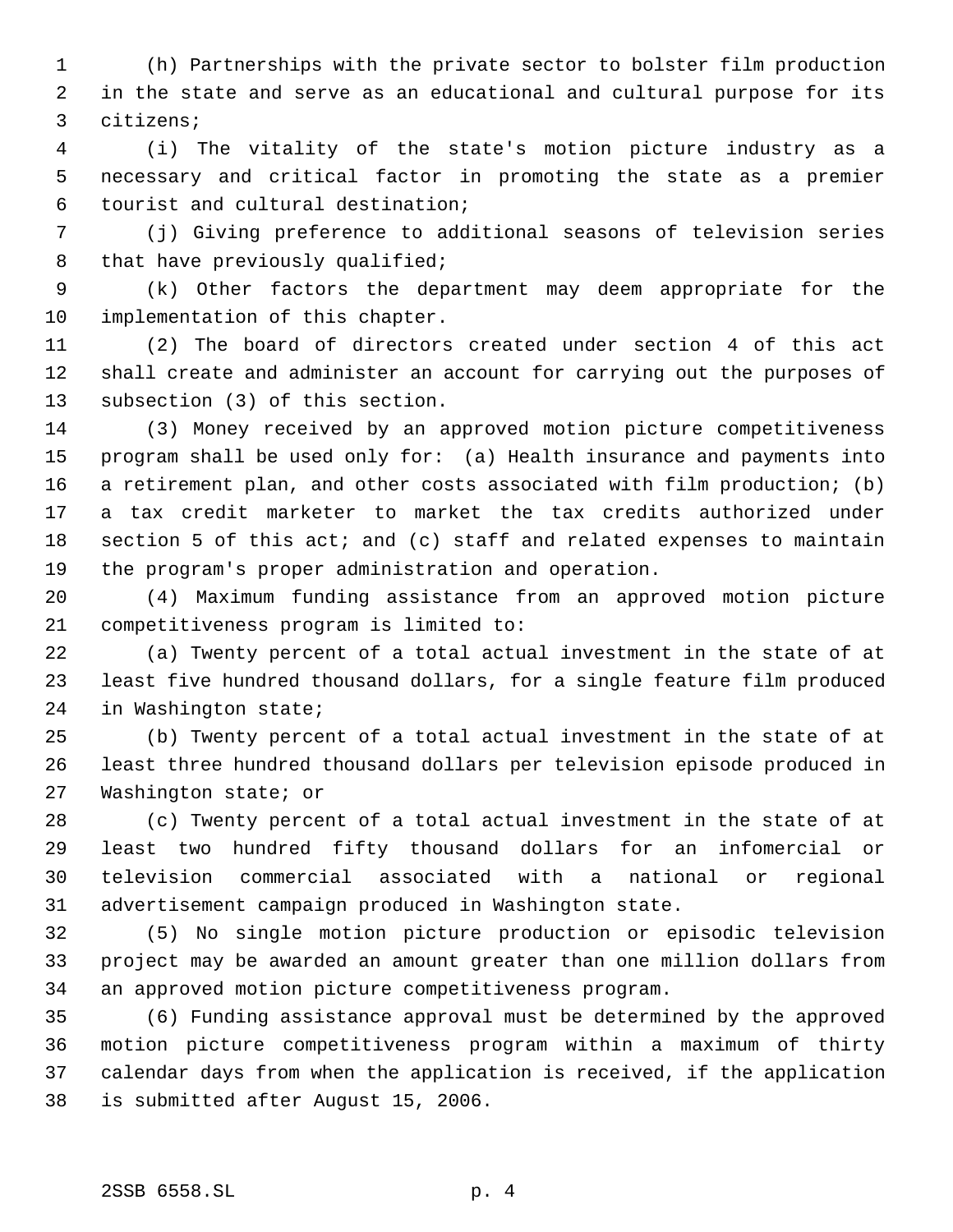NEW SECTION. **Sec. 4.** (1) A Washington motion picture competitiveness program under this chapter shall be administered by a board of directors appointed by the governor, and the appointments shall be made within sixty days following enactment. The department, after consulting with the board, shall adopt rules for the standards that shall be used to evaluate the applications for funding assistance prior to June 30, 2006.

 (2) The board shall evaluate and award financial assistance to motion picture projects under rules set forth under section 3 of this act.

(3) The board shall consist of the following members:

 (a) One member representing the Washington motion picture production industry;

 (b) One member representing the Washington motion picture postproduction industry;

 (c) Two members representing labor unions affiliated with Washington motion picture production;

 (d) One member representing the Washington visitors and convention bureaus;

(e) One member representing the Washington tourism industry;

 (f) One member representing the Washington restaurant, hotel, and airline industry; and

 (g) A chairperson, chosen at large, shall serve at the pleasure of the governor.

 (4) The term of the board members, other than the chair, is four years. A board member appointed by the governor may be removed by the governor for cause under RCW 43.06.070 and 43.06.080.

(5) Five members of the board constitute a quorum.

 (6) The board shall elect a treasurer and secretary annually, and other officers as the board members determine necessary, and may adopt bylaws or rules for its own government.

 (7) The board shall make any information available at the request of the department to administer this chapter.

 (8) Contributions received by a board shall be deposited into the account described in section 3(2) of this act.

 NEW SECTION. **Sec. 5.** A new section is added to chapter 82.04 RCW to read as follows: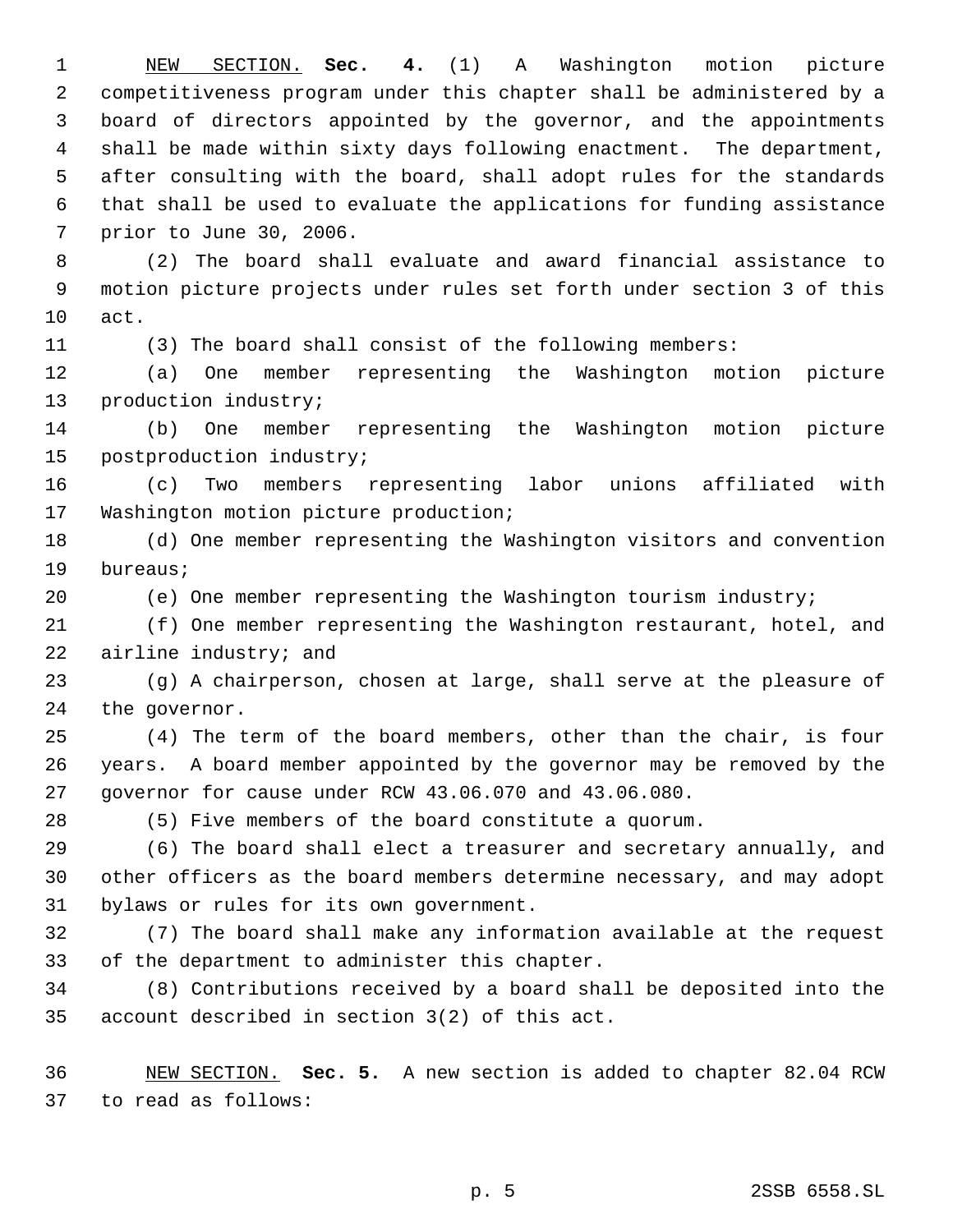(1) Subject to the limitations in this section, a credit is allowed against the tax imposed under this chapter for contributions made by a person to a Washington motion picture competitiveness program.

 (2) The person must make the contribution before claiming a credit authorized under this section. Credits earned under this section may be claimed against taxes due for the calendar year in which the contribution is made. The amount of credit claimed for a reporting period shall not exceed the tax otherwise due under this chapter for that reporting period. No person may claim more than one million dollars of credit in any calendar year, including credit carried over from a previous calendar year. No refunds may be granted for any unused credits.

 (3) The maximum credit that may be earned for each calendar year under this section for a person is limited to the lesser of:

(a) One million dollars; or

 (b)(i) Through calendar year 2008, an amount equal to one hundred percent of the contributions made by the person to a program during the 18 calendar year; and

 (ii) For calendar years after 2008, an amount equal to ninety percent of the contributions made by the person to a program during the calendar year.

 (4) Except as provided under subsection (5) of this section, a tax credit claimed under this section may not be carried over to another year.

 (5) Any amount of tax credit otherwise allowable under this section not claimed by the person in any calendar year may be carried over and claimed against the person's tax liability for the next succeeding calendar year. Any credit remaining unused in the next succeeding calendar year may be carried forward and claimed against the person's tax liability for the second succeeding calendar year; and any credit not used in that second succeeding calendar year may be carried over and claimed against the person's tax liability for the third succeeding calendar year, but may not be carried over for any calendar year thereafter.

 (6) Credits are available on a first in-time basis. The department shall disallow any credits, or portion thereof, that would cause the total amount of credits claimed under this section during any calendar year to exceed three million five hundred thousand dollars. If this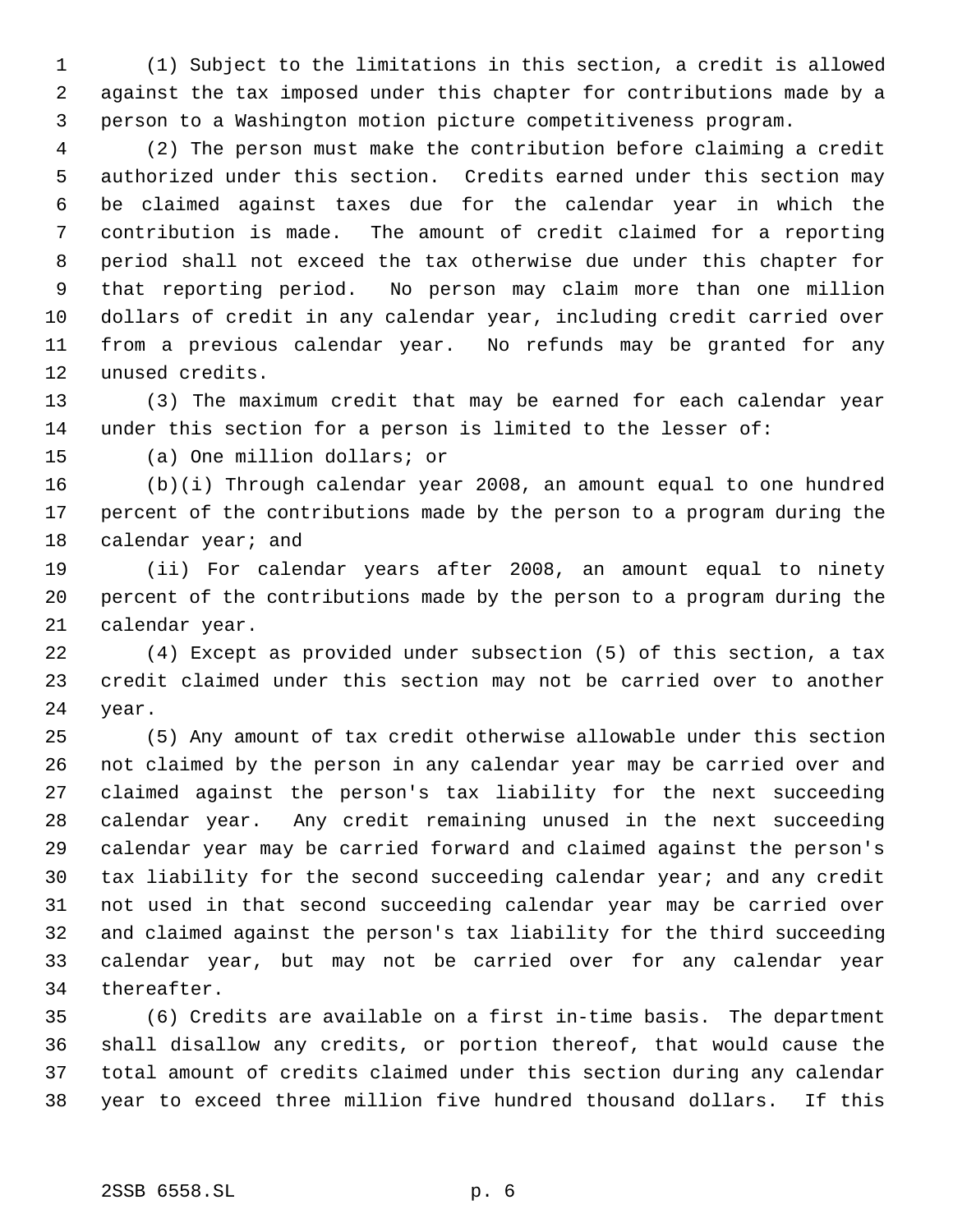limitation is reached, the department shall notify all Washington motion picture competitiveness programs that the annual statewide limit has been met. In addition, the department shall provide written notice to any person who has claimed tax credits in excess of the three million five hundred thousand dollar limitation in this subsection. The notice shall indicate the amount of tax due and shall provide that the tax be paid within thirty days from the date of such notice. The department shall not assess penalties and interest as provided in chapter 82.32 RCW on the amount due in the initial notice if the amount due is paid by the due date specified in the notice, or any extension thereof.

 (7) To claim a credit under this section, a person must electronically file with the department all returns, forms, and any other information required by the department, in an electronic format as provided or approved by the department. Any return, form, or information required to be filed in an electronic format under this section is not filed until received by the department in an electronic format. As used in this subsection, "returns" has the same meaning as "return" in RCW 82.32.050.

 (8) No application is necessary for the tax credit. The person must keep records necessary for the department to verify eligibility under this section.

 (9) A Washington motion picture competitiveness program shall provide to the department, upon request, such information needed to verify eligibility for credit under this section, including information regarding contributions received by the program.

 (10) The department shall not allow any credit under this section before July 1, 2006.

 (11) For the purposes of this section, "Washington motion picture competitiveness program" or "program" means an organization established pursuant to chapter 43.-- RCW (sections 1 through 4 of this act).

 (12) No credit may be earned for contributions made on or after July 1, 2011.

 NEW SECTION. **Sec. 6.** (1) The legislature finds that accountability and effectiveness are important aspects of setting tax policy. In order to make policy choices regarding the best use of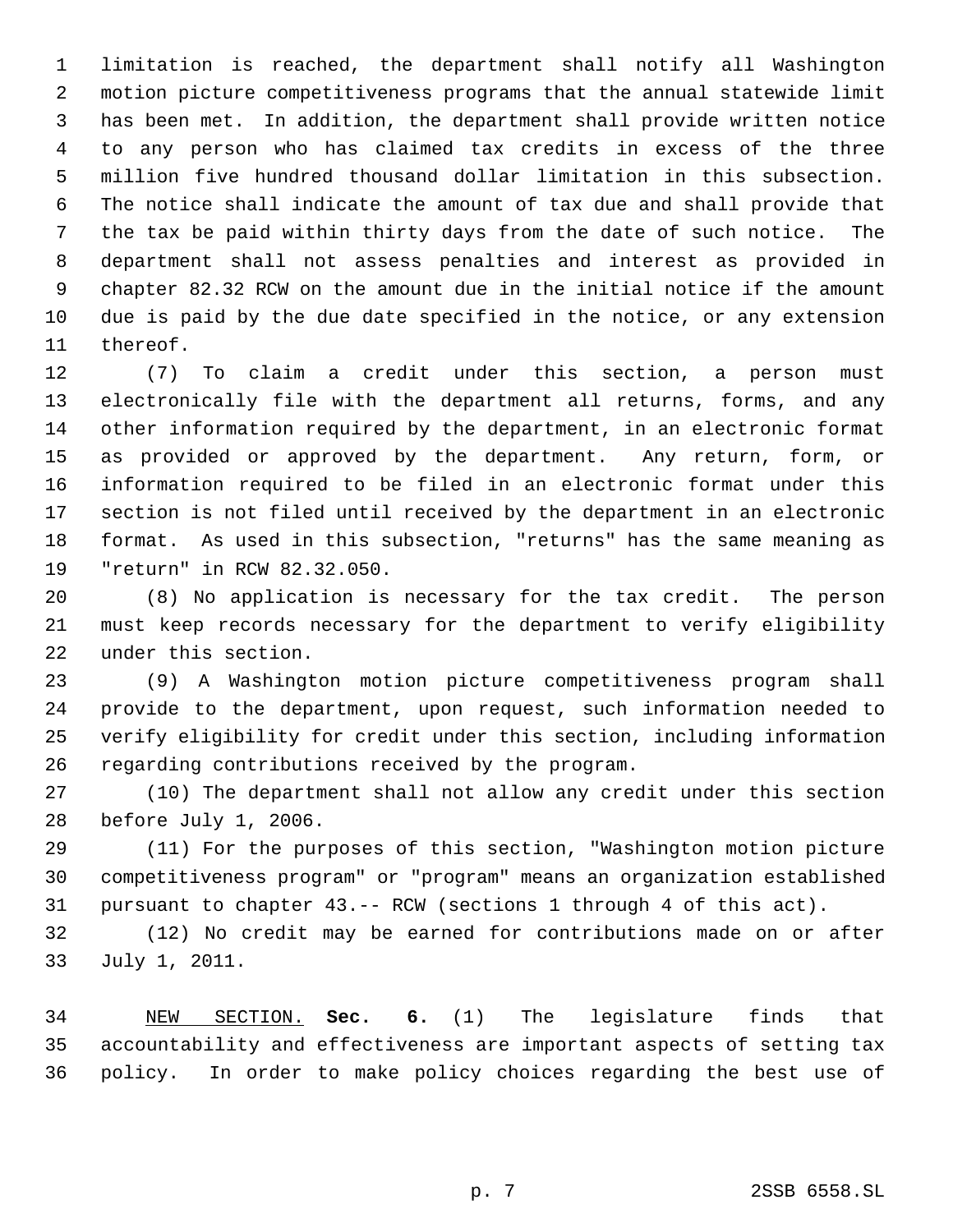limited state resources the legislature needs information on how incentives are used.

 (2) Each motion picture production receiving funding assistance under section 3 of this act shall report information to the department by filing a complete annual survey. The survey is due by March 31st of the year following any calendar year in which funding assistance under section 4 of this act is taken. The department may extend the due date for timely filing of annual surveys under this section if failure to file was the result of circumstances beyond the control of the motion picture production receiving the funding assistance.

 (3) The survey shall include the amount of funding assistance received. The survey shall also include the following information for employment positions in Washington by the motion picture production receiving funding assistance, including indirect employment by contractors or other affiliates:

(a) The number of total employment positions;

 (b) Full-time, part-time, and temporary employment positions as a percent of total employment;

 (c) The number of employment positions according to the following wage bands: Less than thirty thousand dollars; thirty thousand dollars or greater, but less than sixty thousand dollars; and sixty thousand dollars or greater. A wage band containing fewer than three individuals may be combined with another wage band; and

 (d) The number of employment positions that have employer-provided medical, dental, and retirement benefits, by each of the wage bands.

 (4) The department may request additional information necessary to measure the results of the funding assistance program, to be submitted at the same time as the survey.

 (5) If a person fails to submit an annual survey under subsection (2) of this section by the due date of the report or any extension the department shall declare the amount of funding assistance for the previous calendar year to be immediately due and payable. The department shall assess interest, but not penalties, on the amounts due under this section. The interest shall be assessed at the rate provided for delinquent taxes under chapter 82.32 RCW, retroactively to the date the funding assistance was received, and shall accrue until the funding assistance is repaid.